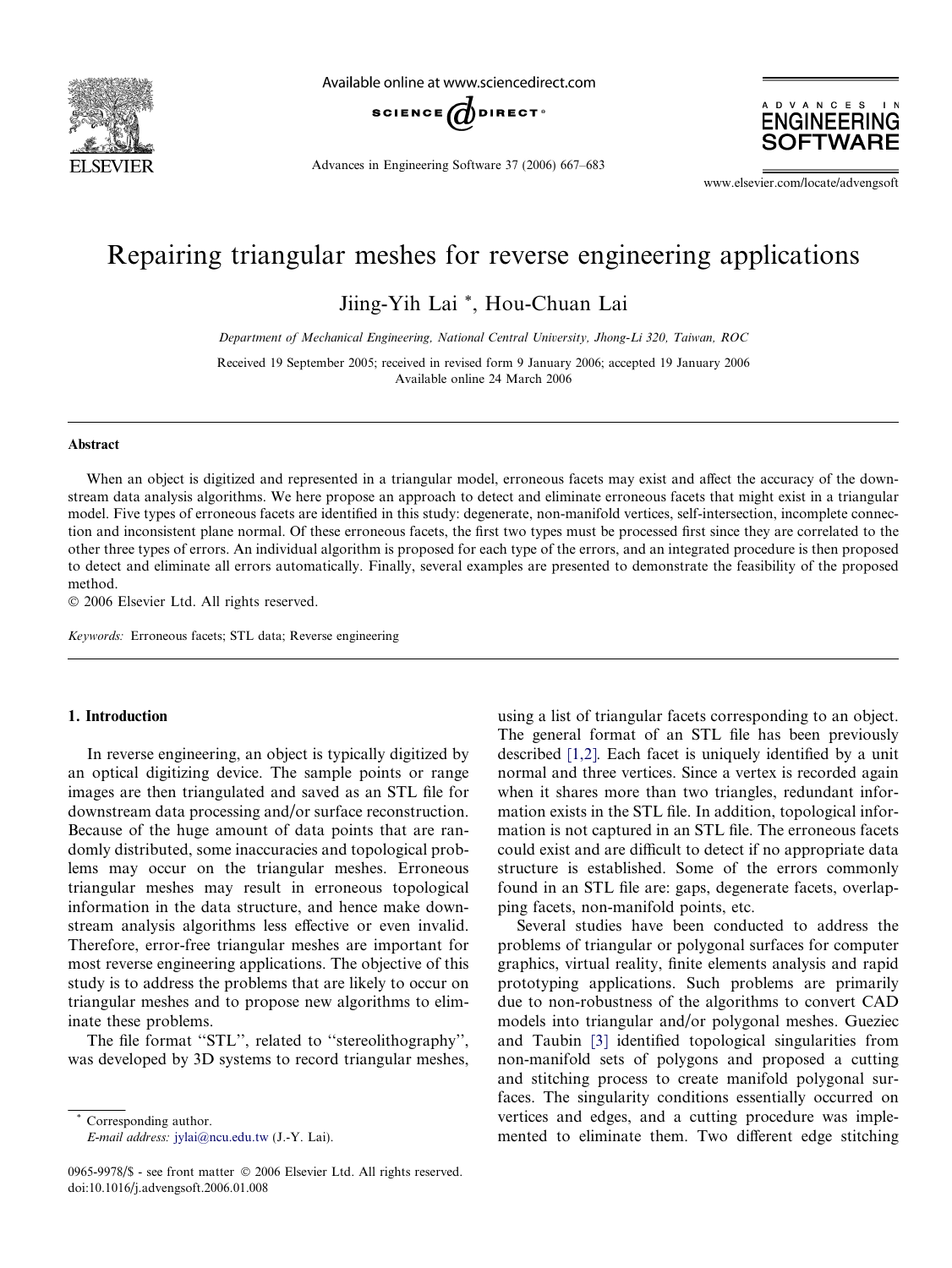operations, pinching and snapping, were then implemented to bind the cracks or holes created in the cutting procedure. Barequet et al. [\[4,6\]](#page--1-0) pointed out the typical problems on polygonal surfaces, including cracks, degenerates, duplication, holes and overlapping. They then proposed a topologically-based geometric algorithm and implemented in a system called RSVP (repair by shifting vertices of polygons) to yield an adjacency structure of the corrected polygons. Barequet [\[5\]](#page--1-0) applied a geometric hashing algorithm to repair small gaps in the boundary of the polyhedron. Small gaps were caused by missing surfaces, by incorrect handling of adjacent patches, or most commonly by incorrect handling of trimming curves. A geometric approach was proposed to identify the gaps in the polyhedron and to add new faces by connecting points along the same or different borders. Botsch and Kobbelt [\[7\]](#page--1-0) focused on the study of degenerate faces on triangular meshes, and proposed a method by combining slicing and decimation to repair the meshes.

Some studies have focused on the STL issues related to rapid prototyping. Petik [\[8\]](#page--1-0) summarized seven types of errors by software export modules and three types of errors by rapid prototyping machines. Stroud and Xirouchakis [\[9\]](#page--1-0) proposed three approaches to improve the accuracy of a rapid prototyping process. One of them is the interaction of various STL approximation control parameters such as the chord length, the normal vector tolerance, the triangle side length, etc. to improve the approximation of the CAD model. For the purpose of rapid prototyping application, Leong et al. [\[10,11\]](#page--1-0) classified the erroneous triangular meshes into four types, namely, missing facets, degenerate facets, overlapping and non-manifold. That study paid more attention on the problem of missing facets since they seriously affect the layer building process. A generic solution has been proposed to deal with the missing facets problems [\[10\];](#page--1-0) and additional methods have been proposed to deal with special cases of missing facets [\[11\]](#page--1-0). The problems of missing facets are also called hole-filling problems and have been subsequently studied by other investigators, such as Wang and Manuel [\[12\]](#page--1-0), Davies et al. [\[13\]](#page--1-0) and Jun [\[14\]](#page--1-0).

The advantage of triangular meshes over cloud points is that they can build the topological information among the facets, which is almost impossible for unorganized cloud points. Therefore, the generation of a connectivity data structure is the first step to develop effective algorithms for triangular meshes. Melax et al. [\[2\]](#page--1-0) proposed a data structure, primarily based on the pointer, to build the topological information among the triangular facets. The vertices are related to each other by pointers, and each vertex records both the number and the indices of triangular facets neighboring to it. Each triangular facet records the indices of three vertices neighboring to the facet. The topological information of edges is not recorded in such a data structure. Botsch et al. [\[15\]](#page--1-0) proposed a half-edge data structure, primarily based on the pointer also, to record the topological information of the vertices, edges and facets. Such a data structure is suitable both for triangular and polygonal surfaces. In addition, they proposed a method to save the data efficiently so that the triangular mesh can be added or deleted dynamically without affecting the other parts of the data.

The optical devices used in reverse engineering include point-type, line-type and range data capture. In principle, the distribution of the point-type data is more irregular, depending largely on the measurement mode. The range data, obtained by CCD camera in associated with image processing, are ideally distributed in a grid mode. However, multiple views of digitization are usually required to capture the entire object, which affects the distribution of the data, since the overlapping data in multiple views results in irregular distribution of the data. Triangulation of the cloud points is highly affected by such a factor. In addition, registration is a process to merge the coordinate systems of multiple sets of triangular meshes. The overlap area must be removed and a stitching procedure must be implemented to detect and bind the boundary of two separate triangular meshes. Triangulation and registration are the two main causes for the presence of erroneous triangular meshes.

Computational efficiency is usually a crucial issue for dealing with triangular meshes. Although the number of vertices in a typical set of triangular meshes may be up to million points, the computational time is measured in seconds, rather than minutes. Thus, the computational algorithm should be as efficient as possible in order to enhance the computational speed. Searching a set of vertices near a given vertex or a set of facets near a given facet is obviously the most important issue affecting the computational speed. If the entire set of vertices or facets is used in the search, the computational speed would be very slow. Therefore, the development of an efficient algorithm in search will be the most important factor to determine if an algorithm is practically feasible. We here propose a subdivision algorithm to divide the bounding box of the vertices into cells and assign each vertex into an appropriate cell. The main idea is to limit the number of vertices in each search, and hence improve the computational speed as much as possible.

The problems of triangular meshes may vary according to the particular application. Leong et al. [\[10\]](#page--1-0) classified the typical problems encountered in rapid prototyping as gaps (crack, holes and punctures), degenerates, overlapping and non-manifold. Barequet [\[4\]](#page--1-0) pointed out five types of errors in CAD Models repairing: cracks, degenerates, duplication, holes and overlapping. These above two classifications are essentially similar. These issues have also been studied by other investigators, such as zero-volume facets [\[16\]](#page--1-0), degenerate facets [\[7\],](#page--1-0) manifold surfaces [\[3\],](#page--1-0) holes filling [\[6,17–19\],](#page--1-0) managing adjacency [\[20\]](#page--1-0) and topological information in meshes [\[21\]](#page--1-0). Petik [\[8\]](#page--1-0) pointed out other types of errors that typically appear in CAD to STL conversion, such as chordal tolerance, angle control, truncation error, convex boundary error, etc.

In reverse engineering, the triangular model is generated based on the cloud points instead of the CAD model, and